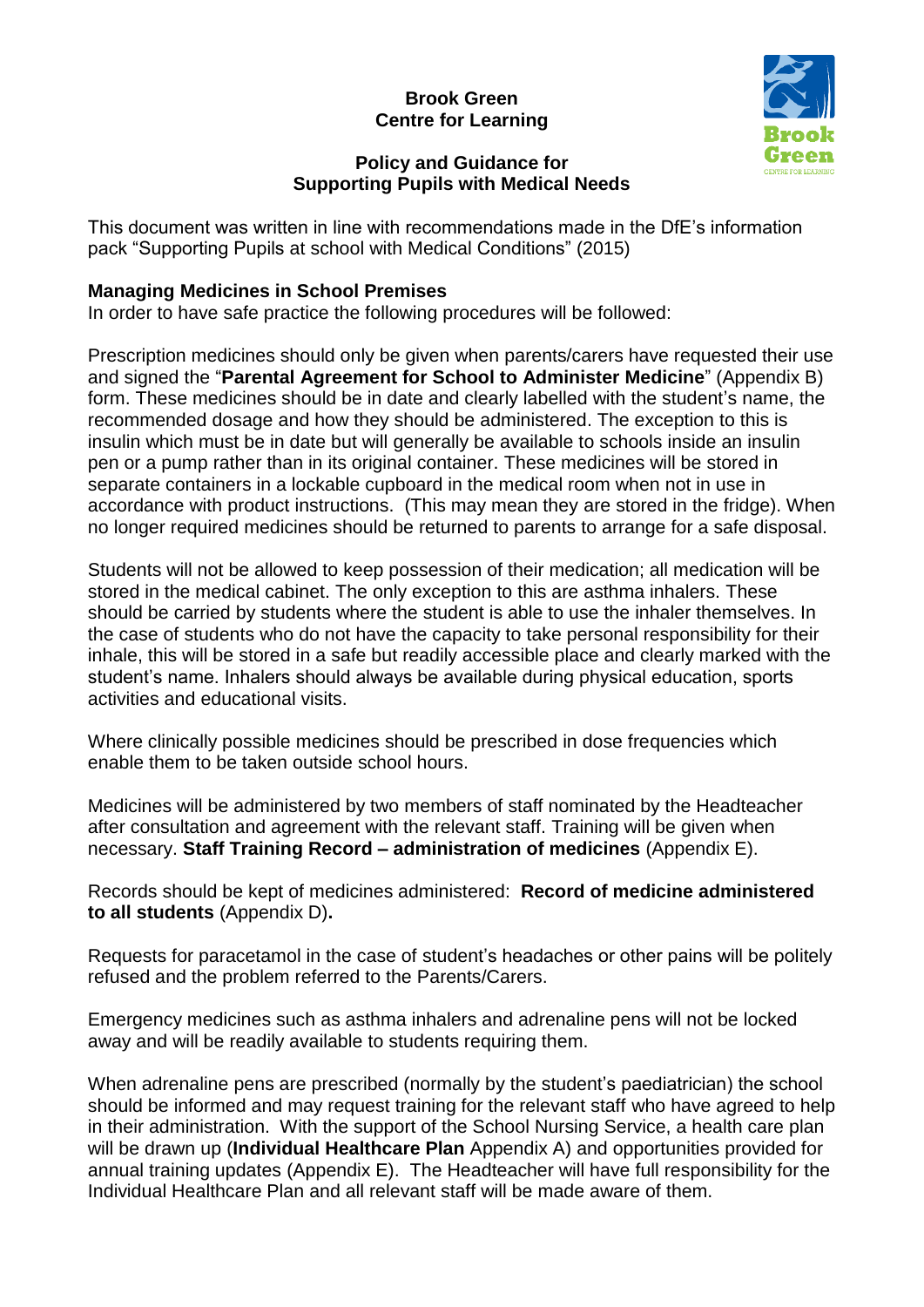#### **Individual Healthcare Plans**

Individual Healthcare Plans should be drawn up for students with long-term or complex medical needs; for students whose conditions fluctuate or where there is a high risk that emergency intervention will be needed. Not all students require an Individual Healthcare Plan.

Individual Healthcare Plans will be drawn up by members of the school's Senior Leadership Team and will be reviewed annually by that team. Where possible completion of these will be linked to the student's review of their Education, Health and Care Plan (EHCP).

Sharps boxes must always be used for the disposal of needles or other sharps. We should be aware of the need to maintain security of sharps boxes, which are potential targets for theft. It is also important to remember that any individual suffering a needlestick injury should go straight to Accident and Emergency. Any other disposable items arising from treatment will be collected using the yellow bag system. Parents/carers have the prime responsibility for their child's health and should provide

school with the necessary information about their child's medical condition. For example, parents/carers should ensure that a copy of the health care plan (Appendix A) provided by the child's GP or relevant professional is made available to the school and must ensure that the school is informed of any change in condition, prescription or staff training need.

Parents, as defined in section 576 of the Education Act 1996, include any person who is not a parent of a child but has parental responsibility for or care of a child. It only requires one parent to agree or to request that medicines are administered. Where parents disagree over medical support, the disagreement must be resolved by the courts: the school should continue to administer the medicine in line with the consent given and in accordance with the prescription, unless and until a court decided otherwise.

If a student is on regular medication it may be necessary for two sets of similar medicines to be kept; one at home and one at school. The student's GP or paediatrician should be willing to prescribe this, at parental request.

The practice of parents/carers giving student small quantities of proprietary medicines to cope with minor ailments when away from home, as well as occasions when parents are convinced that homeopathic remedies are helpful to their children, may require further discussion with parents/carers. Although these situations are unlikely to be potentially lifethreatening or harmful, where proprietary medicines or homeopathic remedies are taken, it is still essential that parents/carers sign the parental agreement for setting to administer medicine (Appendix B) and provide all the necessary information.

Students with serious or long term medical conditions will be educated in the school and their conditions managed by staff in conjunction with support advice and training from the parents/carers and health services.

#### **Asthma**

The school keeps a register of students with asthma. This register will include parental consent for the use of an emergency inhaler (see Annex A).

From  $1<sup>st</sup>$  October 2014 the Human Medicines (Amendment) (no.2) regulations 2014 has allowed schools to obtain, without prescription, Salbutamol inhalers, for use in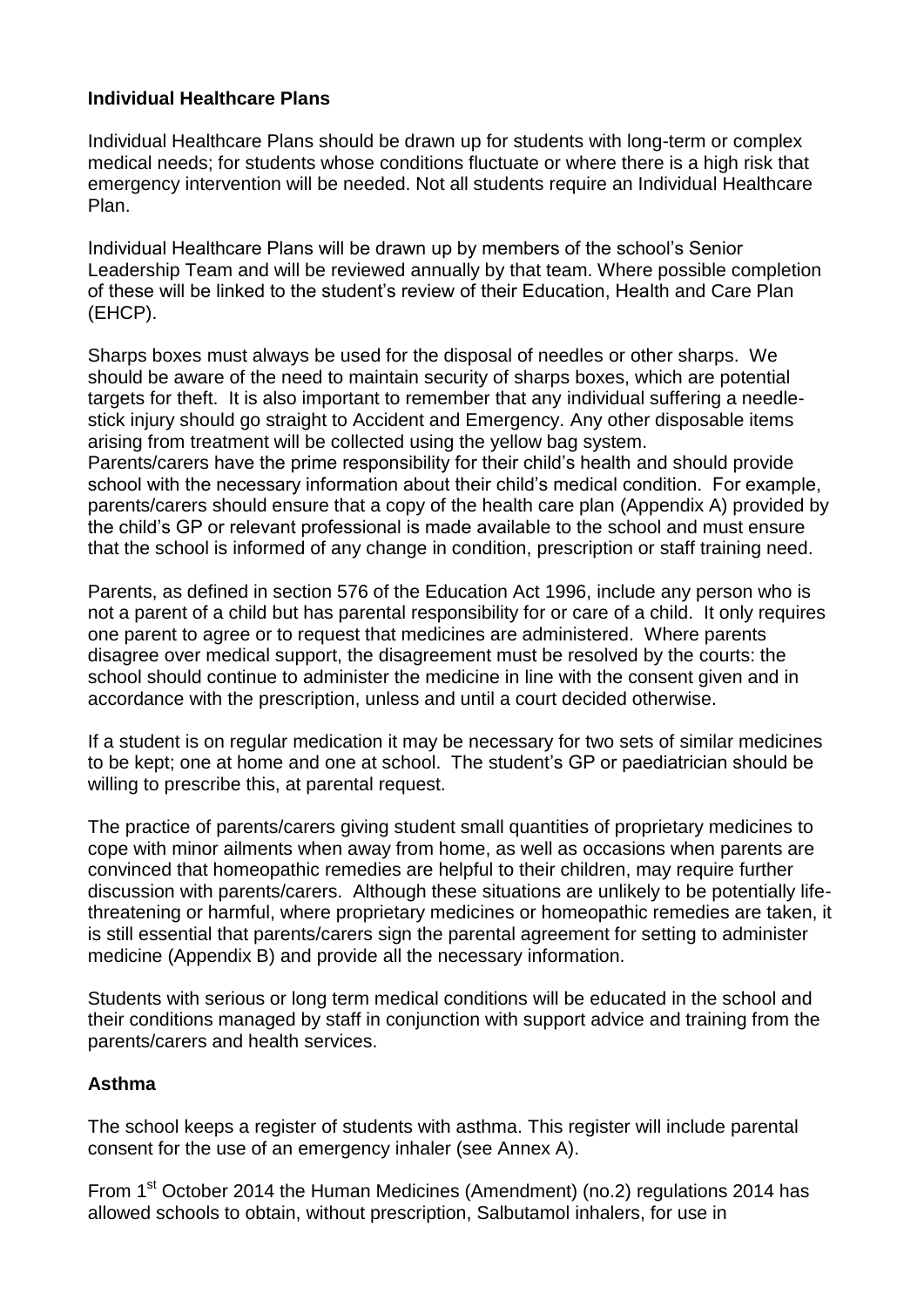emergencies. This will be for any student with asthma, or who has been prescribed an inhaler as reliever medication. This inhaler can be used if the student's prescribed inhaler is not available (e.g. is broken or empty).

An emergency asthma inhaler kit is to be kept in the school office. It is not to be locked away.

Two named volunteers are to be responsible for the upkeep of the emergency kit.

Four designated members of staff are to be trained to help a student to use the emergency inhaler.

Use of the emergency inhaler should be recorded. This should include when the attack took place, how much medication was given and by whom.

The student's parents must be informed in writing so that this information can also be passed to the student's GP. (Please see draft letter, Annex B, to be used in this situation).

#### **Emergency Procedures**

In the case of an emergency, if the student has an individual health care plan it should clearly define what constitutes an emergency and explain what to do including ensuring that all relevant staff are aware of emergency symptoms and procedures. Other students in the school should know what to do in general term, such as informing a teacher immediately if they think help is needed.

If a student needs to be taken to hospital staff should stay with the student until parent/carers arrive or accompany the student to hospital by ambulance.

#### **Trips, Visits and Sporting Activities**

Students with medical conditions will be actively supported in order for them to participate in school trips and visits or in sporting activities. Teachers should be aware of how a student's medical condition will impact on their participation but there should be enough flexibility for all students to participate according to their own abilities and with any reasonable adjustments.

#### **Unacceptable practice**

Although school staff should use their discretion and judge each case on its merits with reference to the student's individual healthcare plan, it is not generally acceptable practice to:

- prevent students from easily accessing their inhalers and medication and administering their medication when and where necessary;
- assume that every student with the same condition requires the same treatment;
- ignore the views of the student or their parents/carers; or ignore medical evidence or opinion, (although this may be challenged);
- send students with medical conditions home frequently or prevent them from staying for normal school activities, including lunch, unless this is specified in their individual healthcare plans;
- if the student becomes ill, send them to the school office or medical room unaccompanied or with someone unsuitable;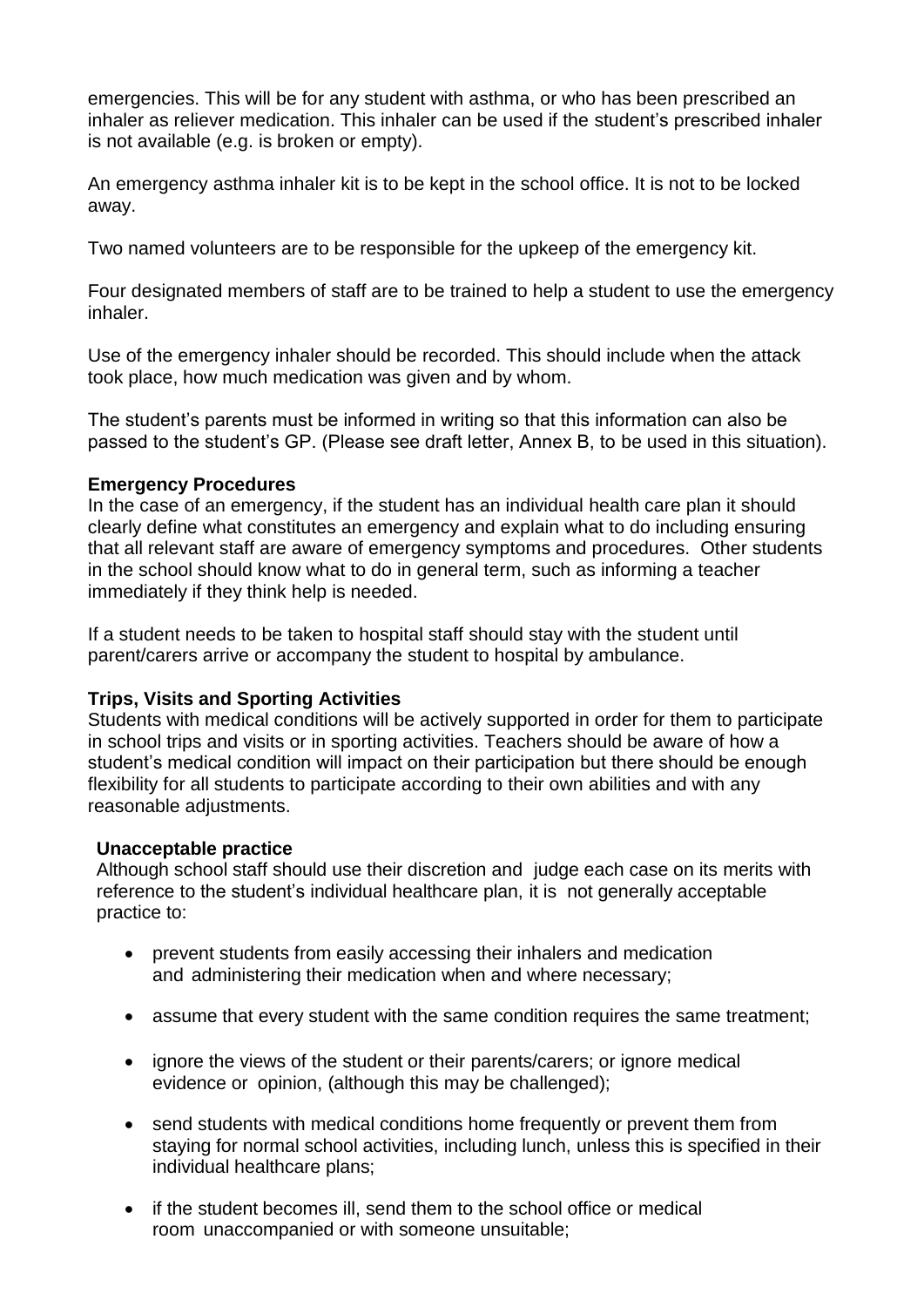- penalise students for their attendance record if their absences are related to their medical condition e.g. hospital appointments;
- prevent students from drinking, eating or taking toilet or other breaks whenever they need to in order to manage their medical condition effectively;
- require parents, or otherwise make them feel obliged, to attend school to administer medication or provide medical support to their child, including with toileting issues. No parent should have to give up working because the school is failing to support their child's medical needs; or
- prevent students from participating, or create unnecessary barriers to students participating in any aspect of school life, including school trips, eg by requiring parents to accompany the child.

#### **Liability and Indemnity**

The school has a certificate for Liability Insurance through the Local Authority which may cover liability but this is dependent on the contents of the individual health care plan which needs to be submitted to the insurer via the Local Authority to gain approval of the level of cover required.

#### **Incidents and Accidents**

All incidents and accidents will be recorded on the Student Accident Record Form (Appendix F) with First Aid requirements being recorded on the appropriate form to be sent home with the student for parental information (Appendix G).

Signed:………………………………Chair 28th September 2017 Signed:………………………………. Headteacher 28th September 2017

Review date: Autumn 2019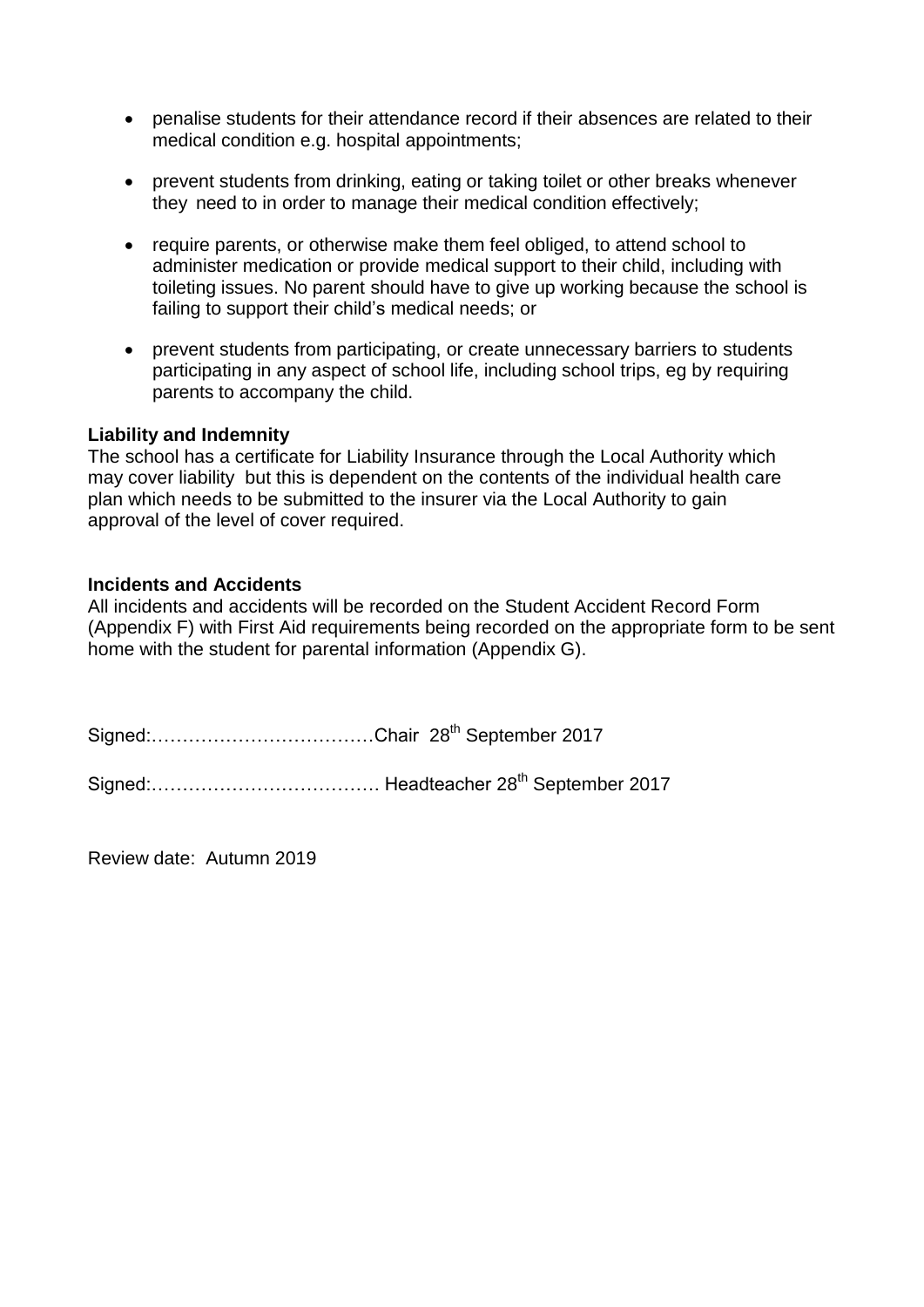

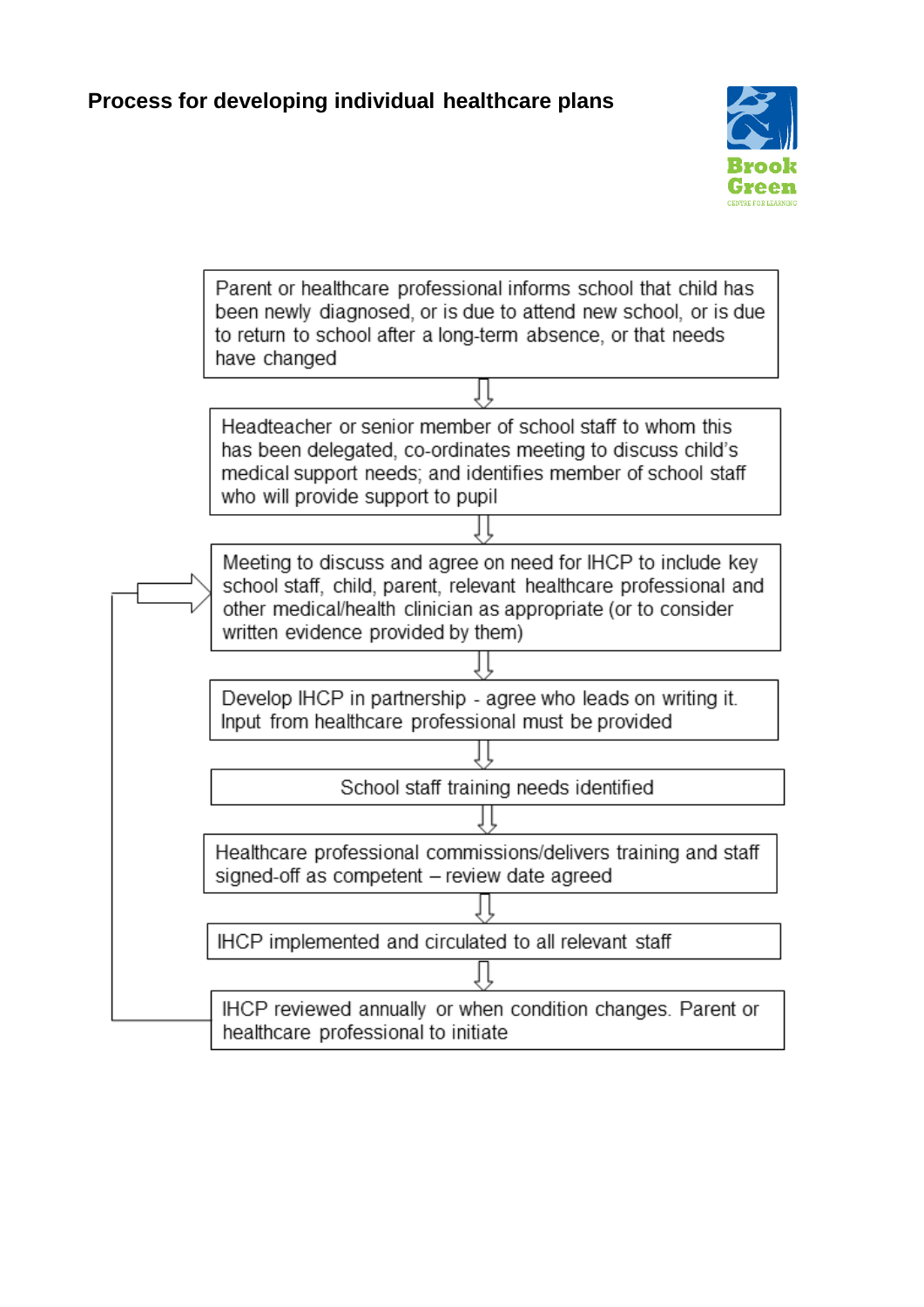Annex A



#### CONSENT FORM: USE OF EMERGENCY SALBUTAMOL INHALER

## **Child showing symptoms of asthma / having asthma attack**

- 1. I can confirm that my child has been diagnosed with asthma / has been prescribed an inhaler [delete as appropriate].
- 2. My child has a working, in-date inhaler, clearly labelled with their name, which they will bring with them to school every day.
- 3. In the event of my child displaying symptoms of asthma, and if their inhaler is not available or is unusable, I consent for my child to receive salbutamol from an emergency inhaler held by the school for such emergencies.

| Signed:       | Date:  |
|---------------|--------|
| Name (print)  |        |
| Child's name: | Class: |
|               |        |

Parent/ carer address and contact details:

Telephone: E-mail: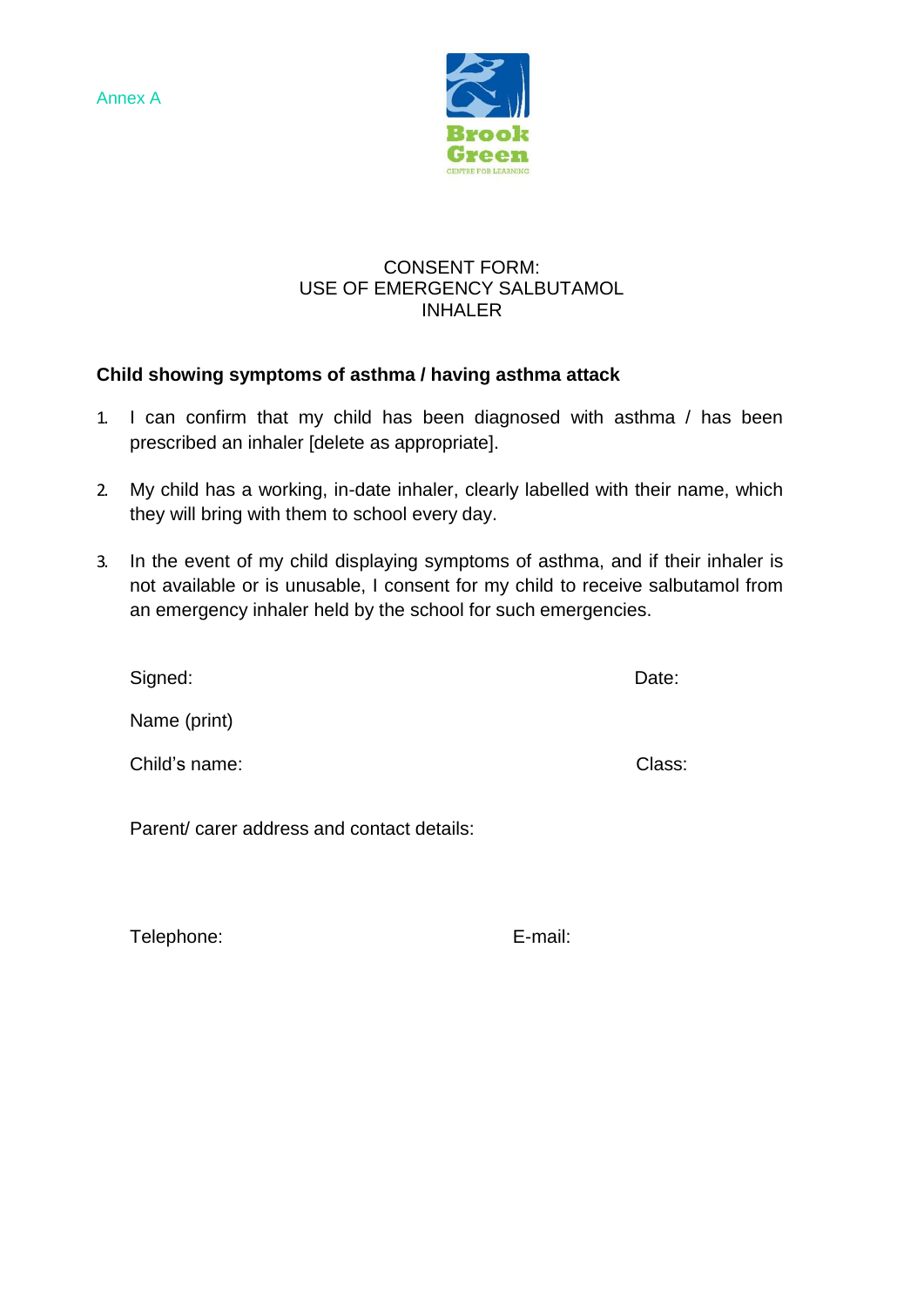*Annex B*



#### SPECIMEN LETTER TO INFORM PARENTS OF EMERGENCY SALBUTAMOL INHALER USE

Child's name: Class:

Date:

Dear

## [*Delete as appropriate*]

This letter is to formally notify you that………………………………….has had problems with his / her breathing today. This happened when ………………………

A member of staff helped them to use their asthma inhaler.

They did not have their own asthma inhaler with them, so a member of staff helped them to use the emergency asthma inhaler containing salbutamol. They were given ……… puffs.

Their own asthma inhaler was not working, so a member of staff helped them to use the emergency asthma inhaler containing salbutamol. They were given ……… puffs. .

## [*Delete as appropriate*]

Although they soon felt better, we would strongly advise that you have your seen by your own doctor as soon as possible.

Yours sincerely,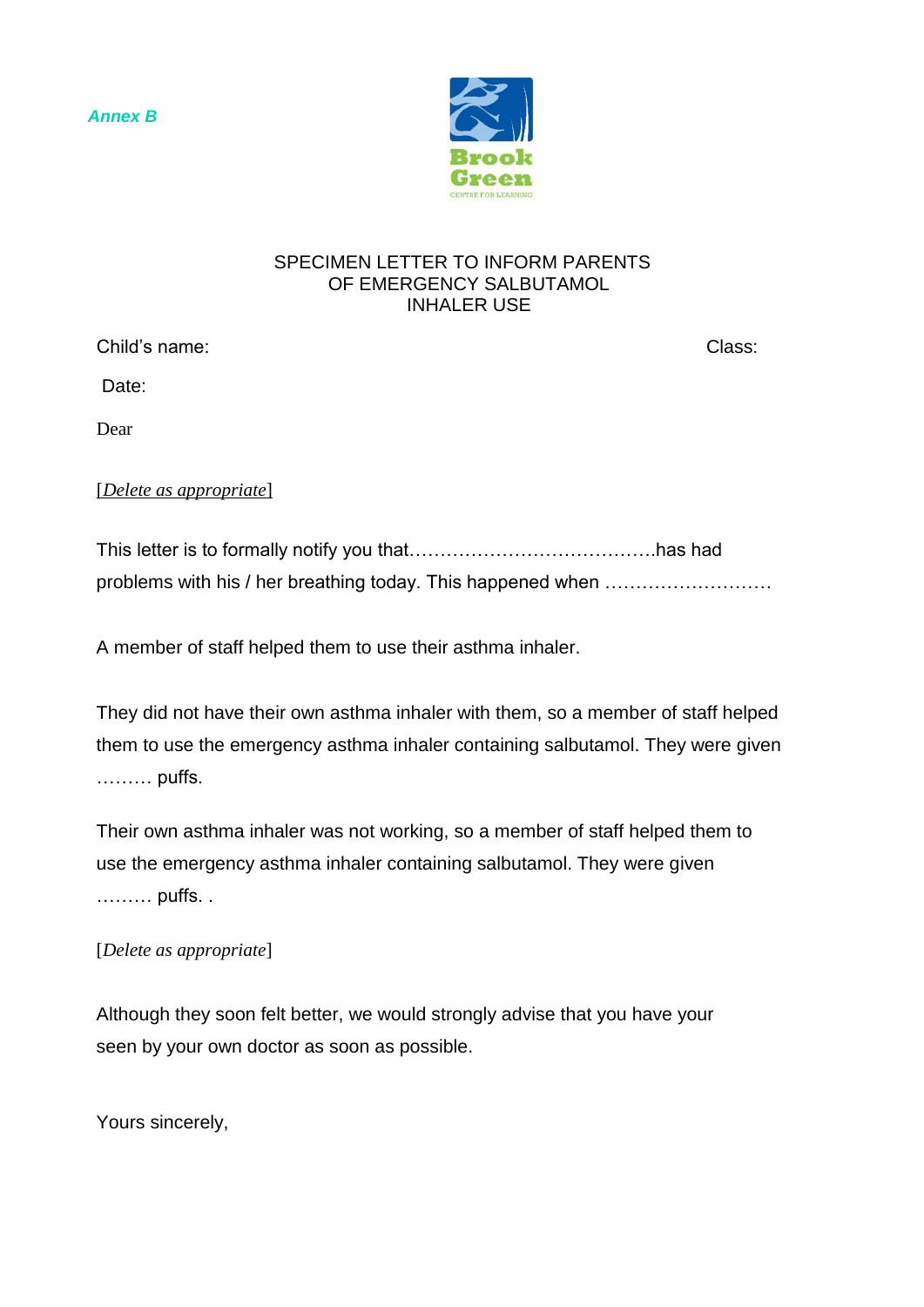

# **Individual Healthcare Plan**

Appendix A

| Name of school/setting         |  |
|--------------------------------|--|
| Child's name                   |  |
| Group/class/form               |  |
| Date of birth                  |  |
| Child's address                |  |
| Medical diagnosis or condition |  |
| Date                           |  |
| Review date                    |  |
|                                |  |

## **Family Contact Information**

Name

Phone no. (work)

(home)

(mobile)

Name

Relationship to child

Phone no. (work)

(home)

(mobile)

### **Clinic/Hospital Contact**

Name

Phone no.

## **G.P.**

Name Phone no.

Who is responsible for providing support in school

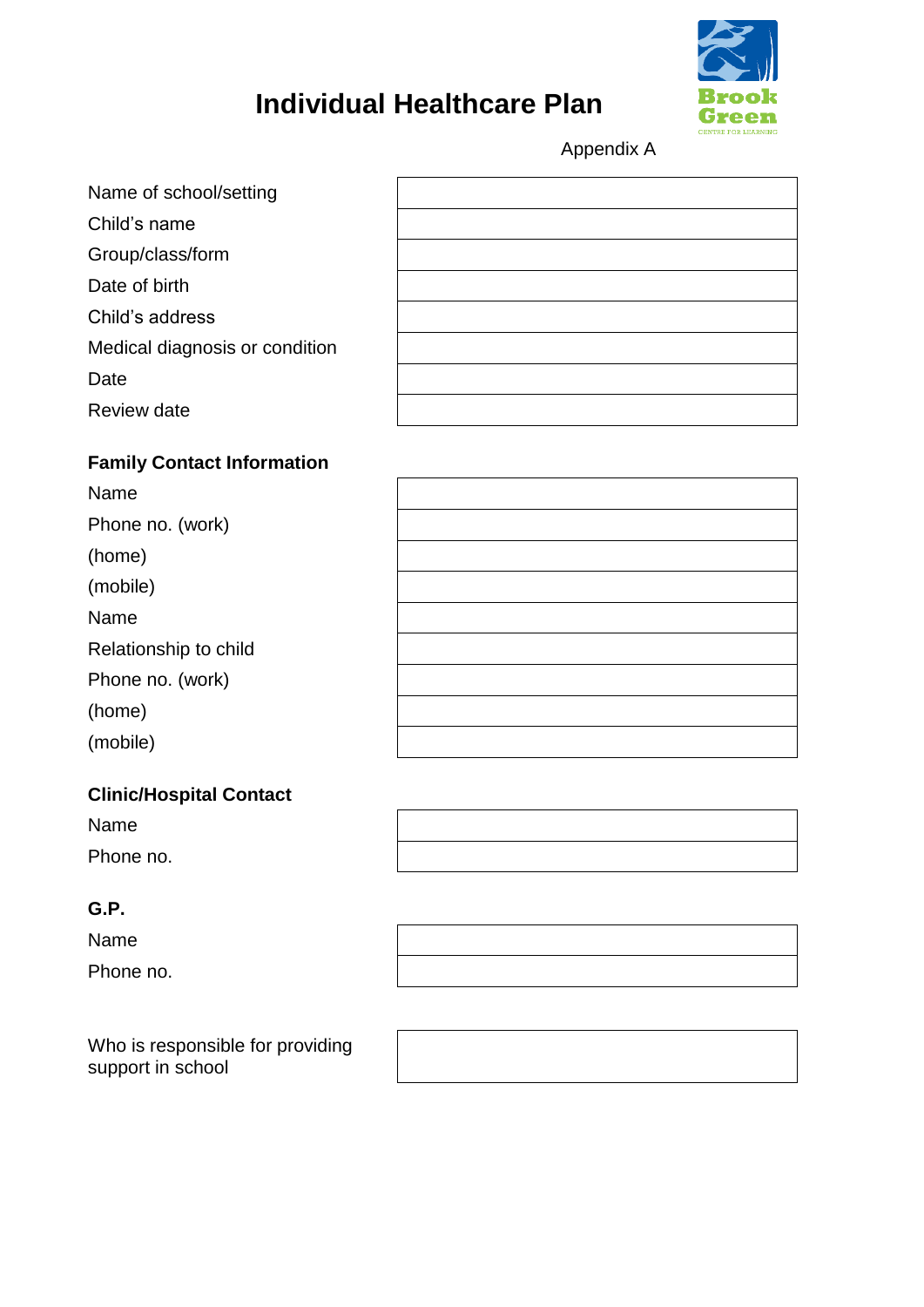Describe medical needs and give details of child's symptoms, triggers, signs, treatments, facilities, equipment or devices, environmental issues etc

Name of medication, dose, method of administration, when to be taken, side effects, contra-indications, administered by/self-administered with/without supervision

Daily care requirements

Specific support for the pupil's educational, social and emotional needs

Arrangements for school visits/trips etc

Other information

Describe what constitutes an emergency, and the action to take if this occurs

Who is responsible in an emergency *(state if different for off-site activities)*

Plan developed with

Staff training needed/undertaken – who, what, when

Form copied to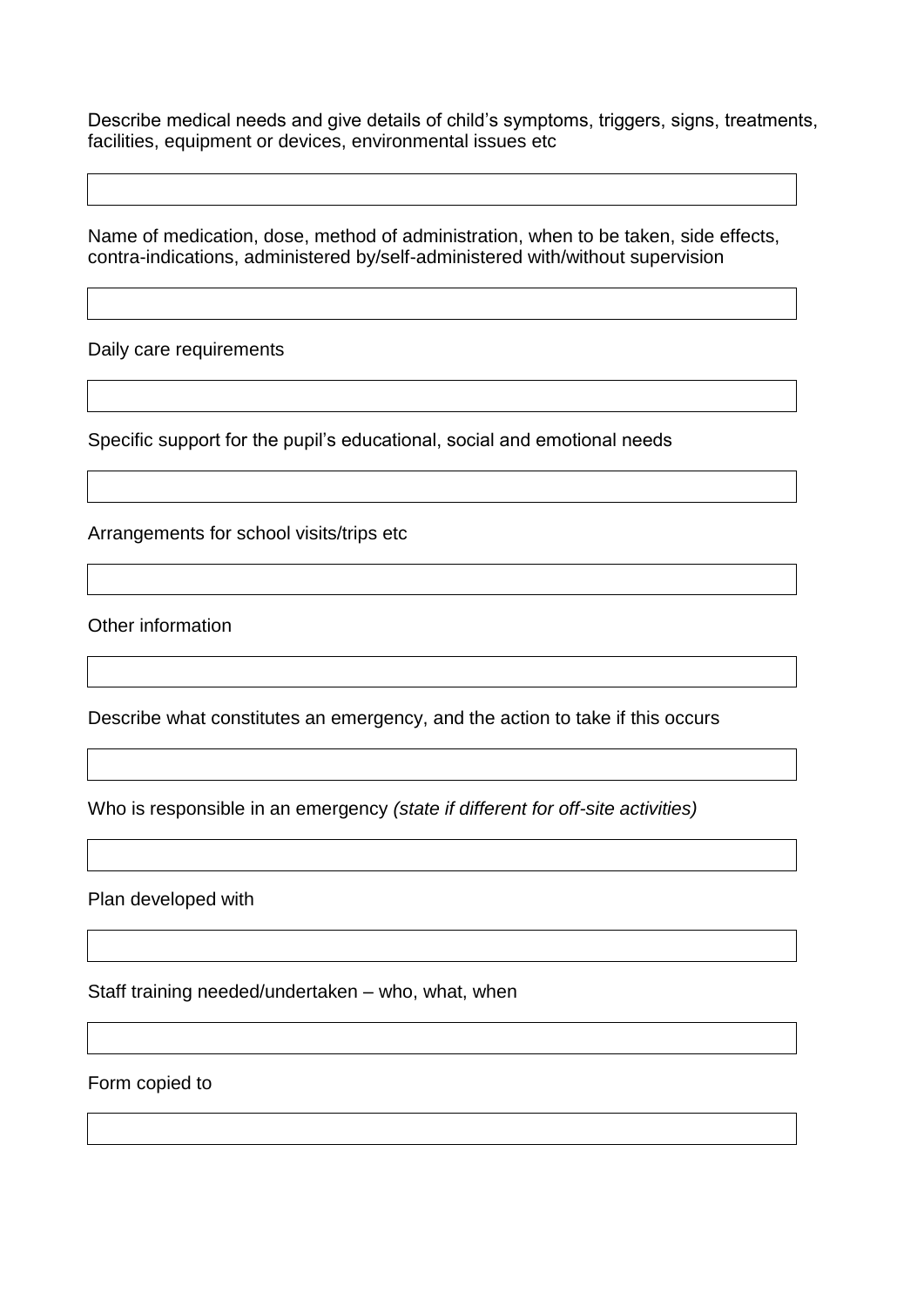

## **Parental Agreement for Setting to Administer Medicine Appendix B**

The school/setting will not give your child medicine unless you complete and sign this form, and the school or setting has a policy that the staff can administer medicine.

| Date for review to be initiated by |  |
|------------------------------------|--|
| Name of school/setting             |  |
| Name of child                      |  |
| Date of birth                      |  |
| Group/class/form                   |  |
| Medical condition or illness       |  |

## **Medicine**

| Name/type of medicine<br>(as described on the container)                   |  |
|----------------------------------------------------------------------------|--|
| Expiry date                                                                |  |
| Dosage and method                                                          |  |
| Timing                                                                     |  |
| Special precautions/other<br>instructions                                  |  |
| Are there any side effects that the<br>school/setting needs to know about? |  |
| Self-administration $- y/n$                                                |  |
| Procedures to take in an emergency                                         |  |

## **NB: Medicines must be in the original container as dispensed by the pharmacy**

## **Contact Details**

Name

Daytime telephone no.

Relationship to child

Address

I understand that I must deliver the medicine personally to

[agreed member of staff]

The above information is, to the best of my knowledge, accurate at the time of writing and I give consent to school/setting staff administering medicine in accordance with the school/setting policy. I will inform the school/setting immediately, in writing, if there is any change in dosage or frequency of the medication or if the medicine is stopped.

Signature(s) \_\_\_\_\_\_\_\_\_\_\_\_\_\_\_\_ Date \_\_\_\_\_\_\_\_\_\_\_\_\_\_\_\_\_\_\_\_\_\_\_\_\_\_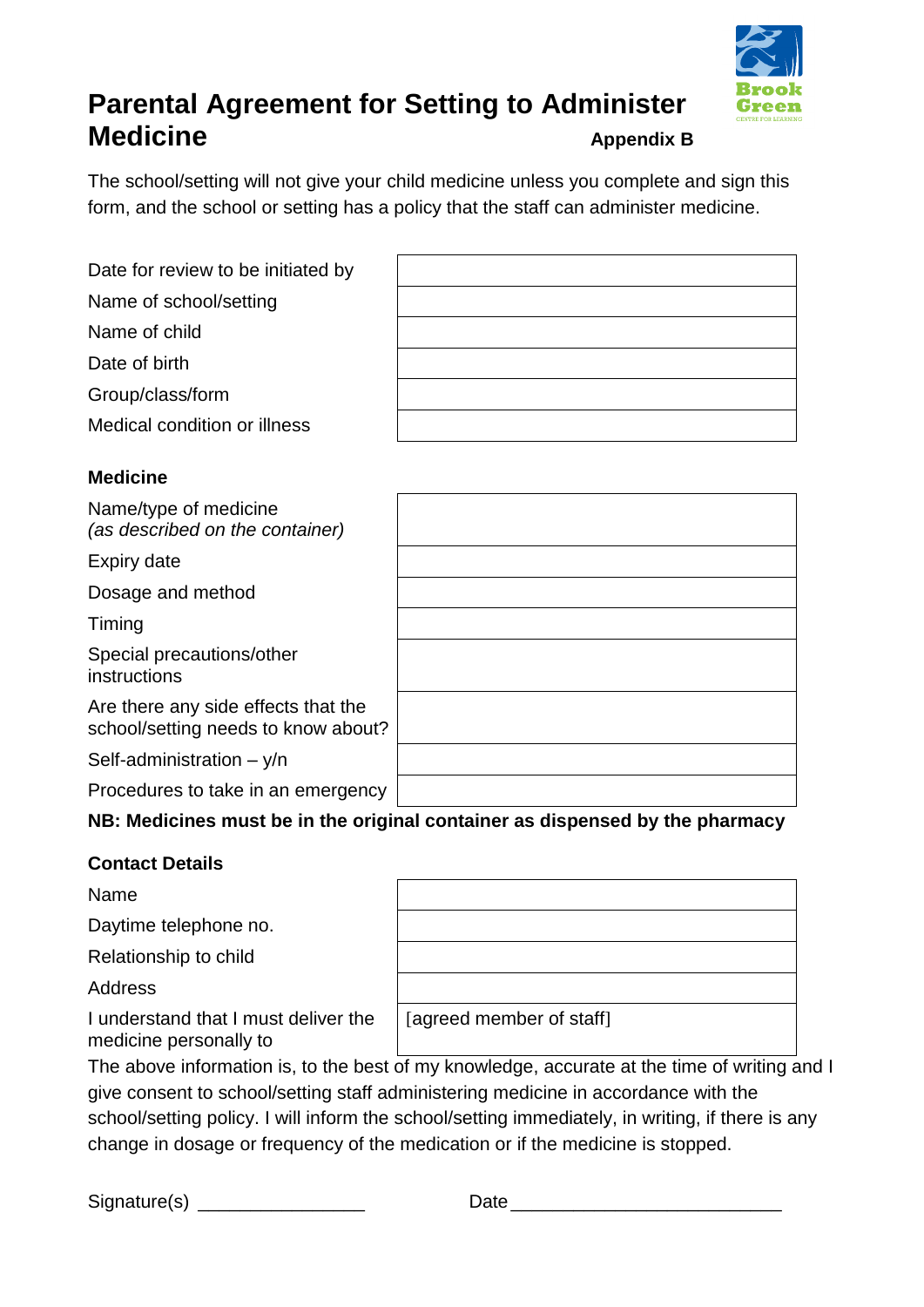

## **Record of Medicine Administered to an Individual Child Appendix C**

Name of child

Date medicine provided by parent

Group/class/form

Quantity received

Name and strength of medicine

Expiry date

Quantity returned

Dose and frequency of medicine

Staff signature

Signature of parent \_\_\_\_\_\_\_\_\_\_\_\_\_\_\_\_\_\_\_\_\_\_\_\_

| Date                       |  |  |
|----------------------------|--|--|
| Time given                 |  |  |
| Dose given                 |  |  |
| Name of member of<br>staff |  |  |
| <b>Staff initials</b>      |  |  |
|                            |  |  |

| Date                       |  |  |
|----------------------------|--|--|
| Time given                 |  |  |
| Dose given                 |  |  |
| Name of member of<br>staff |  |  |
| <b>Staff initials</b>      |  |  |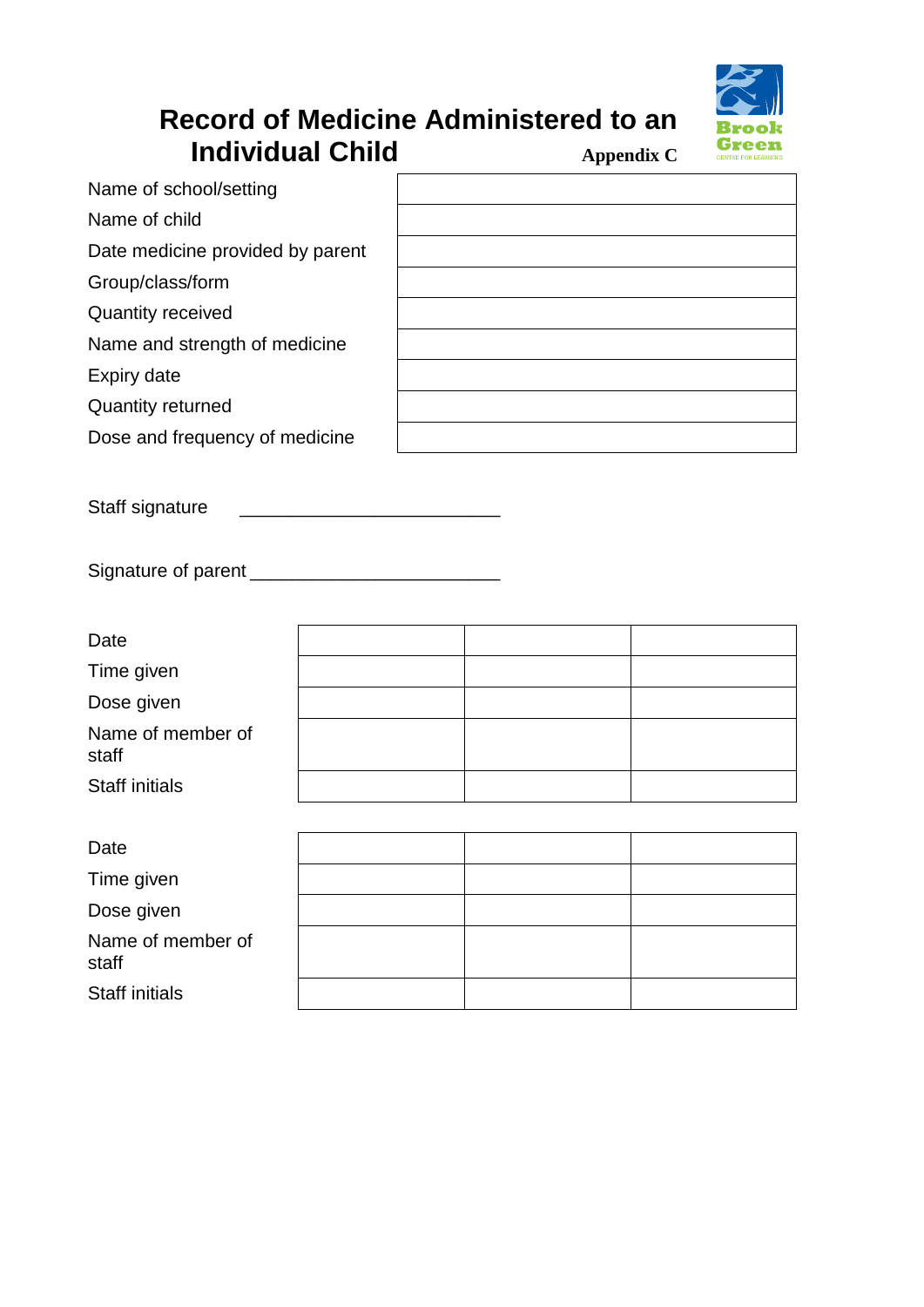

**Appendix D**

# **Record of Medicine Administered to all Children**

| Name of school/setting |              |      |                     |            |               |                       |            |
|------------------------|--------------|------|---------------------|------------|---------------|-----------------------|------------|
| Date                   | Child's name | Time | Name of<br>medicine | Dose given | Any reactions | Signature<br>of staff | Print name |
|                        |              |      |                     |            |               |                       |            |
|                        |              |      |                     |            |               |                       |            |
|                        |              |      |                     |            |               |                       |            |
|                        |              |      |                     |            |               |                       |            |
|                        |              |      |                     |            |               |                       |            |
|                        |              |      |                     |            |               |                       |            |
|                        |              |      |                     |            |               |                       |            |
|                        |              |      |                     |            |               |                       |            |
|                        |              |      |                     |            |               |                       |            |
|                        |              |      |                     |            |               |                       |            |
|                        |              |      |                     |            |               |                       |            |
|                        |              |      |                     |            |               |                       |            |
|                        |              |      |                     |            |               |                       |            |
|                        |              |      |                     |            |               |                       |            |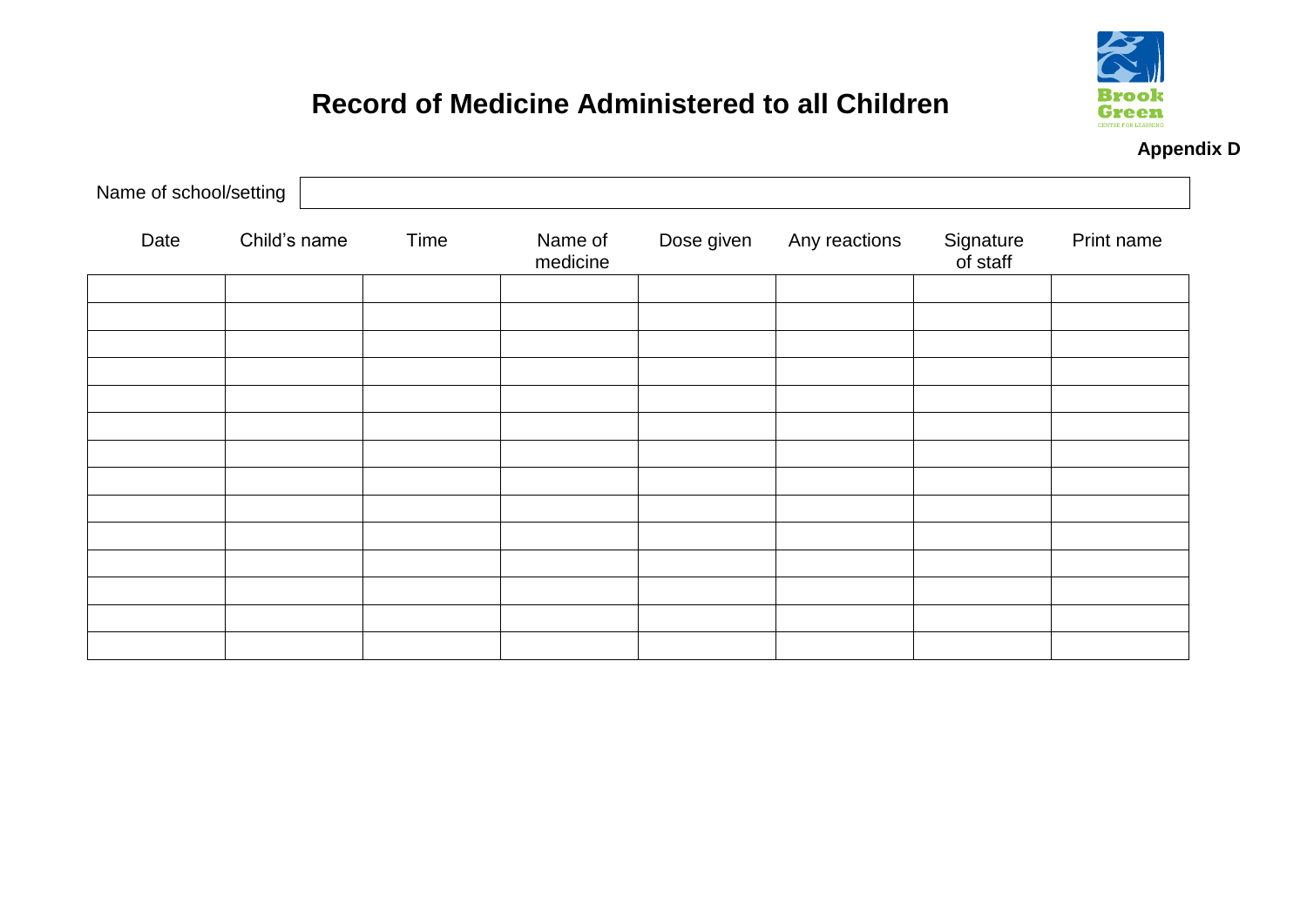## **Staff Training Record – Administration of Medicines**



### **Appendix E**

| Name of school/setting     |  |
|----------------------------|--|
| Name                       |  |
| Type of training received  |  |
| Date of training completed |  |
| Training provided by       |  |
| Profession and title       |  |

I confirm that [name of member of staff] has received the training detailed above and is competent to carry out any necessary treatment. I recommend that the training is updated [name of member of staff].

Trainer's signature **Executive** 

Date \_\_\_\_\_\_\_\_\_\_\_\_\_\_\_\_

**I confirm that I have received the training detailed above.**

Staff signature

| Dota<br>υαισ |  |
|--------------|--|
|              |  |

Suggested review date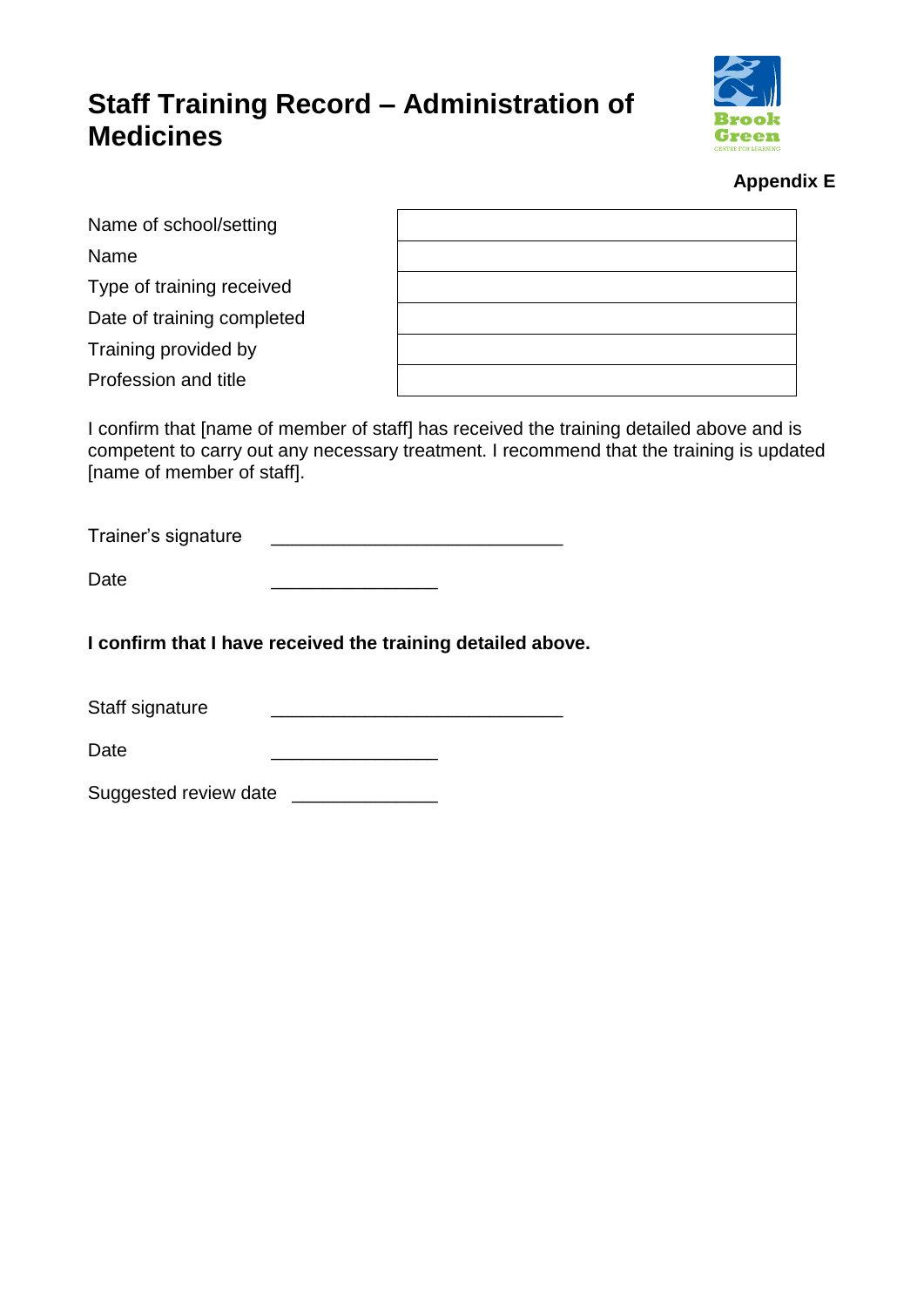## **Appendix F**

#### **Brook Green Centre for Learning Record of accident/incident to all students**

| Log Nos: | Date | Time | <b>Students Name</b> | Details of Incident and action<br>Taken | Outcome | Signature of Staff | <b>Print Name</b> |
|----------|------|------|----------------------|-----------------------------------------|---------|--------------------|-------------------|
|          |      |      |                      |                                         |         |                    |                   |
|          |      |      |                      |                                         |         |                    |                   |
|          |      |      |                      |                                         |         |                    |                   |
|          |      |      |                      |                                         |         |                    |                   |
|          |      |      |                      |                                         |         |                    |                   |
|          |      |      |                      |                                         |         |                    |                   |
|          |      |      |                      |                                         |         |                    |                   |
|          |      |      |                      |                                         |         |                    |                   |
|          |      |      |                      |                                         |         |                    |                   |
|          |      |      |                      |                                         |         |                    |                   |
|          |      |      |                      |                                         |         |                    |                   |
|          |      |      |                      |                                         |         |                    |                   |
|          |      |      |                      |                                         |         |                    |                   |
|          |      |      |                      |                                         |         |                    |                   |
|          |      |      |                      |                                         |         |                    |                   |
|          |      |      |                      |                                         |         |                    |                   |
|          |      |      |                      |                                         |         |                    |                   |